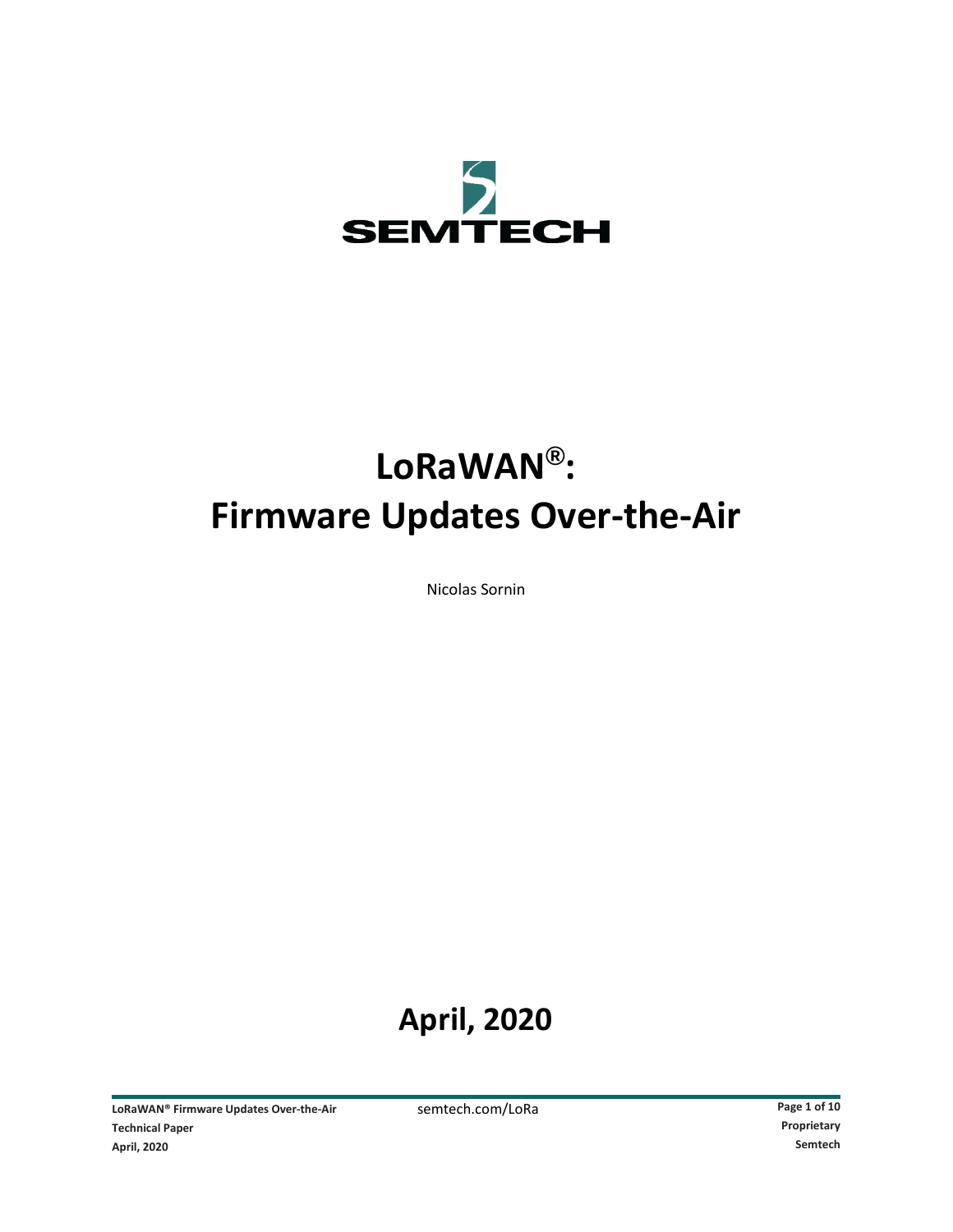#### **Introduction**

Being able to perform remote firmware upgrades over-the-air (FUOTA) is becoming a requirement for most Internet of Things (IoT) devices. The details of any FUOTA procedure are tightly linked to the MCU architecture used by the device. However, any FUOTA system requires an efficient and secured file delivery system to reliably push the firmware patch file to (potentially) many devices simultaneously. LoRaWAN® provides such a secured and reliable file distribution system using multicast. This service is provided by a set of application layer packages. This paper presents two of those packages, which form the basis of the LoRaWAN file distribution service: the "Remote Multicast Setup" package and the "Fragmented Data Block Transport" package.

#### **Updating Firmware Over-the-Air**

Updating firmware over-the-air is a complex task. Generally, the following steps are involved:

- 1. Identifying the devices that need to be updated and putting them in multicast groups
- 2. Generating a binary firmware patch file specific to the device platform to be upgraded
- 3. Signing this binary file with a private key to guarantee integrity and authenticity
- 4. Pushing the binary file to the group of devices to be upgraded
- 5. Each device verifies the signature to authenticate the file and its origin
- 6. Each device then installs the firmware update
- 7. Each device reports the status of the upgrade operation (success or failure). This information is collected by a device management platform which is used to monitor the status of the devices in the field.

Some of these steps (2, 3, 5, and 6) are very device-specific, and depend on many design choices, including but not limited to:

- Device MCU architecture (ARM, X86, etc.)
- Device memory capacity
- Whether or not the device uses an operating system
- Whether or not the device uses a secure boot-loader
- Whether or not the device firmware was designed for partial updates
- Whether or not the device features a cryptographic hardware accelerator

Such constraints make it impossible to standardize a FUOTA process that will work for every device in every LoRaWAN network. An additional challenge is the low bit rate intrinsic to LoRaWAN networks.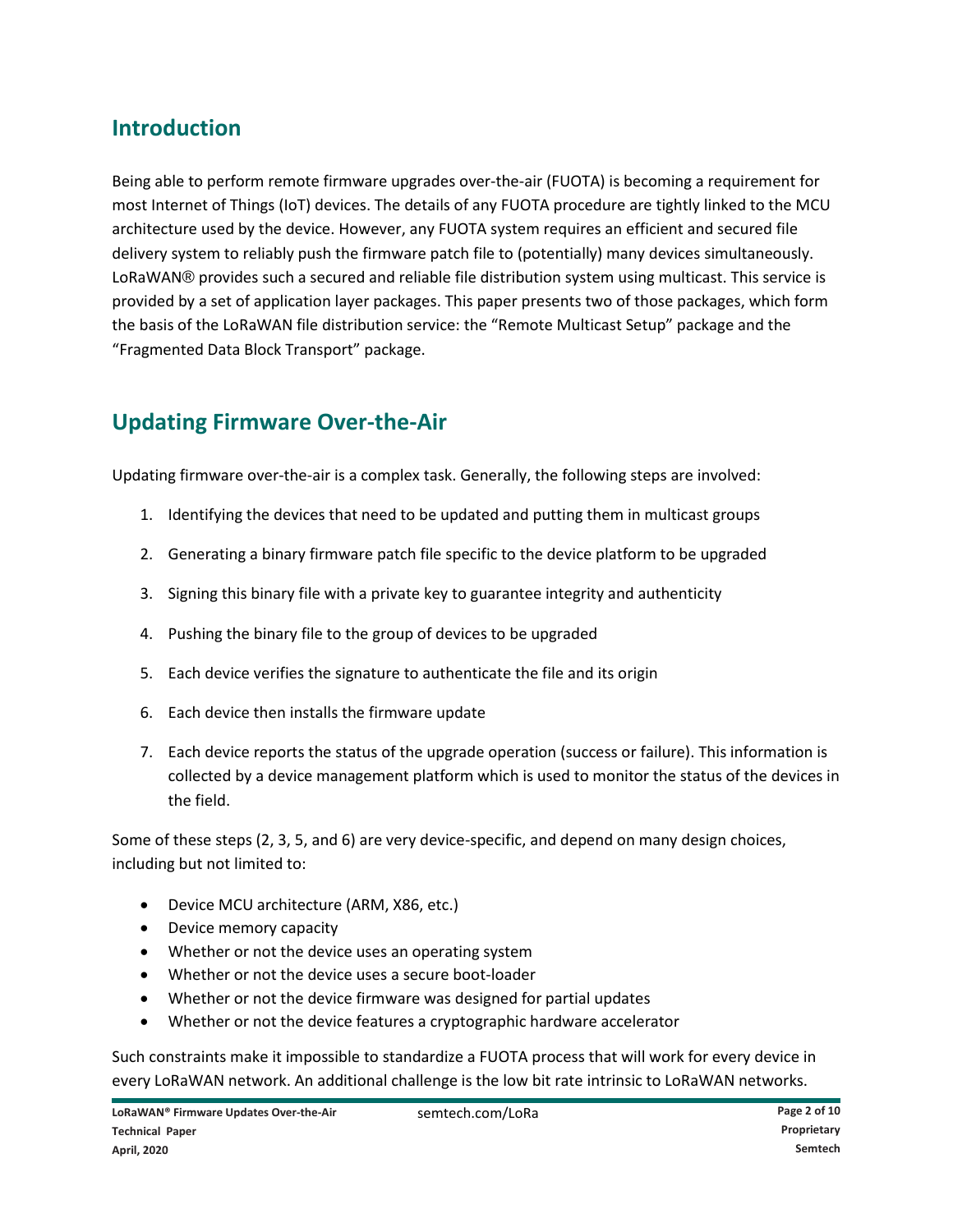However, efficient and reliable transport to push firmware patches to a large group of devices through a LoRaWAN network *is* possible. Furthermore, LoRaWAN has a radio multicast capability. This means that a given radio packet transmitted by the network (containing a fragment of the firmware patch) may be received by many devices. This way, the patch file does not need to be transmitted individually to each device. FUOTA over LoRaWAN overcomes the low-bit rate issue by transmitting the patch file to all devices at once.

#### **Firmware Updates with LoRaWAN**

With LoRaWAN, there are two primary application layer packages for FUOTA:

- Multicast remote setup
- Fragmented data block transport

These application-layer packages are defined by the FUOTA Working Group within the LoRa Alliance®. The specifications are publically available on th[e LoRa Alliance website.](https://lora-alliance.org/)



#### **Figure 1: LORAWAN APPLICATION LAYER PACKAGES FOR FUOTA**

On the device side, these packages live at the application layer and use the LoRaWAN MAC layer to transmit and receive packets to and from the network. Additionally, other packets may coexist at the device application layer, and generally some user application code will be present as well.

Each package on the device corresponds to a service implementation on the server side. For example, the "clock synchronization" *package* communicates with a clock synchronization *service* implemented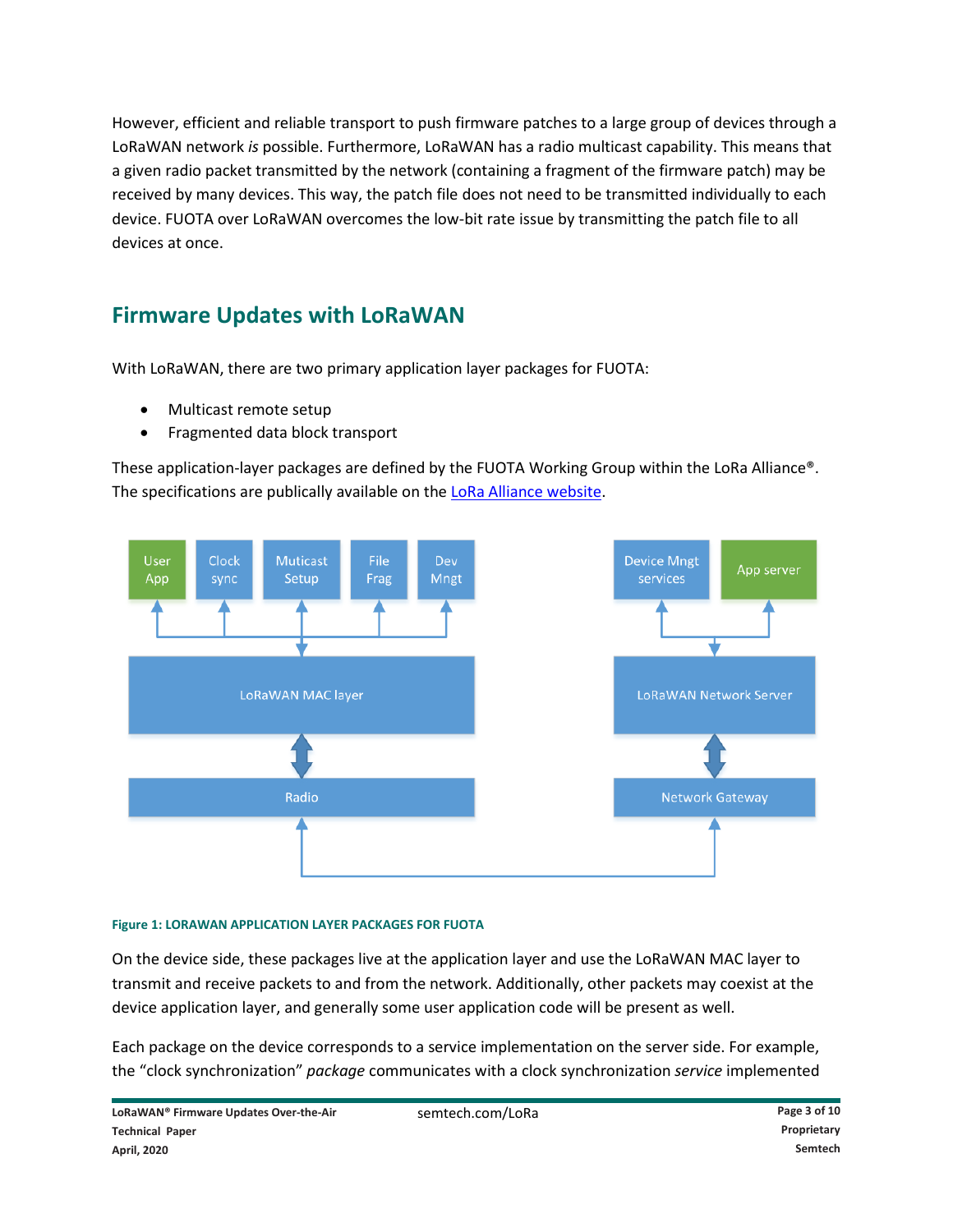on the back end. In Figure 1, all back end services related to FUOTA are grouped together in a single instance called the "Device Management Service." Each of these packages uses a different port to communicate over the air. This way, the different data streams that correspond to each package can easily be separated in both the uplink and downlink directions.

#### **LoRaWAN Multicast Group**

The first step in updating firmware over-the-air in a LoRaWAN network is to identify and list the devices that need to be updated and place them into a LoRaWAN multicast group. This group can be created dynamically and be set up over the air. To do this, use the functions offered by the "Remote Multicast Setup" package.

#### **Remote Multicast Setup Package**

Every device in a LoRaWAN-based network is equipped with a unicast identity consisting of a device address (32 bits) and a unicast security context (a set of AES128 keys) that are used to uniquely identify and authenticate the device on the network.

Such a device may also belong to as many as four multicast groups. Multicast groups have the following characteristics:

- A multicast group address
- A multicast security context
	- o *McAppSKey*: a multicast application key used to encrypt the payloads delivered to the group
	- o *McNwkSKey*: a multicast network session key used to compute the Message Integrity Check (MIC) field of the packets that are sent to the group
- A multicast frame counter

If a device is part of more than one multicast group, the addresses of those groups must be distinct in order to differentiate among them.

The multicast security context is identical for all devices belonging to a given group; however, different multicast groups have different security contexts. They must also use different keys.

The "Remote Multicast Setup" package offers commands allowing the following operations:

- 1. Querying the package's implementation version
- 2. Querying the list and status of the multicast groups to which a device has been assigned
- 3. Creating or modifying a multicast group for a given device
- 4. Deleting a multicast group definition from a device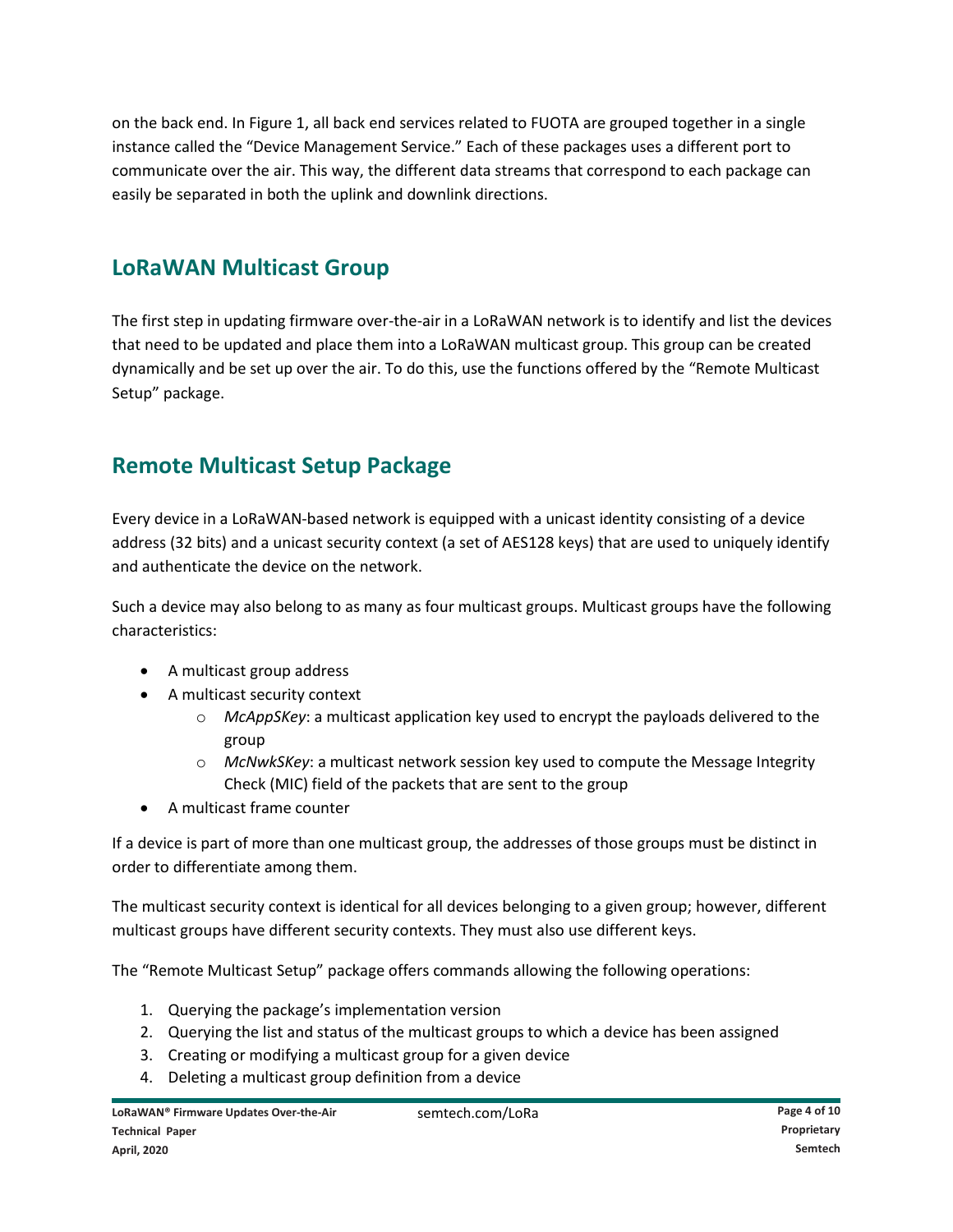5. Defining a Class B or Class C broadcast session and associating it with a multicast group

The **McGroupSetup** command allows you to create the complete context of a multicast group for a given device. This command embeds a mechanism to securely transport the multicast group keys over the air. This is achieved by transporting the multicast keys that are encrypted using a device-specific transport key. It also provides the minimum and maximum valid frame counter values and improves the security of the process by essentially limiting the lifetime of a multicast group.

Creating the context, however, is not sufficient for operating a multicast group.

LoRaWAN-based devices are low power and rely on a battery. These devices normally wake up only when they have data to transmit and then immediately go back to sleep. Therefore, to be able to transmit a frame to an entire group of devices, the system must first make sure that all of the devices within the multicast group have their receivers active at the same time and for the same duration.

To address the issue of ensuring that the receivers are all active at the same time, LoRaWAN networks use the GPS time (GPS epoch) as a time reference (This was chosen over UTC time because GPS time can be represented simply by an unsigned 32-bit counter, incremented by exactly 1 every second, independent of leap seconds. For an in-depth understanding of leap seconds, see [https://en.wikipedia.org/wiki/Leap\\_second\)](https://en.wikipedia.org/wiki/Leap_second).

There are different ways to synchronize the clocks of LoRaWAN-based devices to the network's time:

- 1. The device may periodically query the network time using the corresponding MAC layer command (The **DeviceTimeReq** command is available in the LoRaWAN specification version 1.0.3 and later)
- 2. The device may listen for the periodic Class B beacon, which contains the GPS time
- 3. The device may use a dedicated package called "Application Layer Clock Synchronization"

The decision of which techniques to use will be based on the trade-offs of power consumption, application requirements, and timing precision. A discussion of these trade-offs is beyond the scope of this document.

Once the device clocks are synchronized, the Device Management Service must program the devices to open their receivers simultaneously, and to use the same radio channel and data rate. For this purpose, the Remote Multicast Setup package allows you to define either a Class C or Class B multicast session.

Class C multicast sessions are defined by a start time, a duration, and a set of radio parameters (channel and data rate). When the devices' clock time reaches the start time, the device programs its radios using the designated radio parameters and they turn on their receivers. The network can then broadcast packets using the same radio parameters at any moment during the Class C session.

This method is simple and does not require a very accurate timing synchronization. A few seconds of drift among devices will not create any issues. However, for the duration of the Class C session, the devices in the group leave their receivers on continuously. Therefore, this method is not power-efficient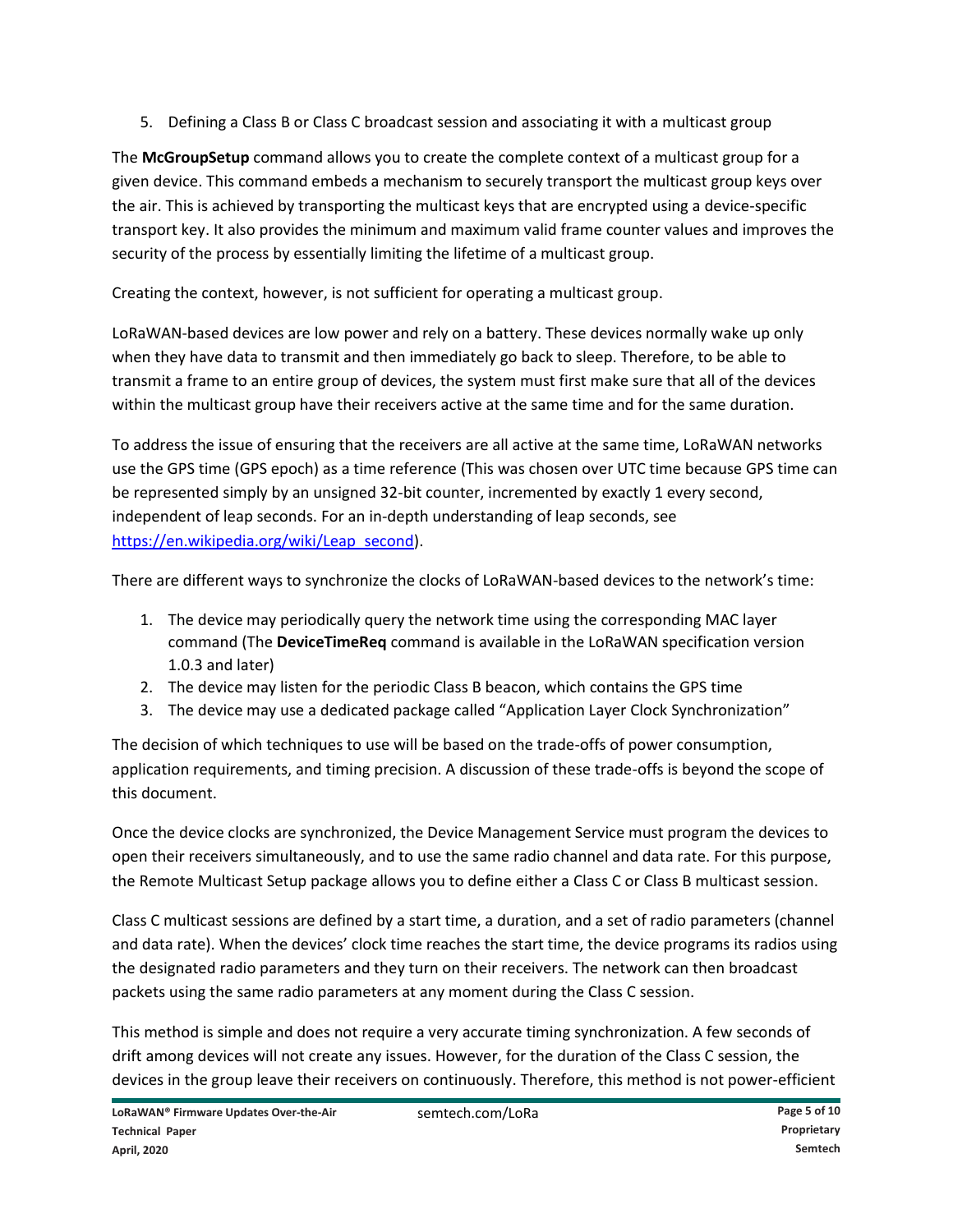in regions where the network is obliged to respect a low transmission duty cycle (for example, less than ten percent in Europe). A ten percent duty cycle means that 90 percent of a device's energy is wasted during a Class C multicast session.

This being the case, the package also supports using Class B multicast sessions. When a Class B multicast session is used, all the devices in a group must first synchronize with the Class B beacon (which broadcasts every 128 seconds) before the session starts. Once the session has begun, the devices in the group open periodic reception slots simultaneously, and they stay open for the duration of the session. This enables the devices to duty-cycle their receivers while still spending most of their time asleep.

**Note:** The network might not use every one of the available slots to transmit information. However, Class B mode is slightly more complicated to implement than Class C, and requires the network to broadcast the Class B beacon.

LoRaWAN is one of very few radio protocols that enables true multicast transmission over the air. For example, Cellular networks emulate multicast transmissions by setting up as many simultaneous unicast sessions as there are devices in a group. However, in this scenario, the data is actually sent as many times as there are devices in the group, rather than just once.

The Multicast Remote Setup package does not make any assumptions about the nature of the data frames being transmitted by the network during a Class C or Class B multicast session. The data frames, for instance, could be individual control frames (ones that turn an entire group of streetlights on and off, for example).

Therefore, during a multicast session, it is necessary to implement a means of efficiently fragmenting a file and ensuring complete delivery to every device in the group. To this end, the "Fragmented Data Block Transport over LoRaWAN" package has been created. We will discuss this in the next section.

### **Transporting a File to a Multicast Group**

The use of radio multicast transmissions improves the efficiency of the network tremendously. Each frame is transmitted only once, and can be received by all devices in the group simultaneously, rather than having to transmit the same frame individually to each device. However it comes with a challenge, namely, coping with missed receptions. Consider the following example:

A network broadcasts 100 fragments of a file to a group of 1,000 devices assembled in a single multicast group. The radio channel experiences interference, causing each device to randomly lose ten percent of the frames that are broadcast by the network. If the network were transmitting to a single device (unicast transmission) this would not be a big deal. In this case, while a fragment might need to be repeated when lost (which occurs about ten percent of the time) on average it would take 110 transmissions to successfully push 100 data fragments to a device.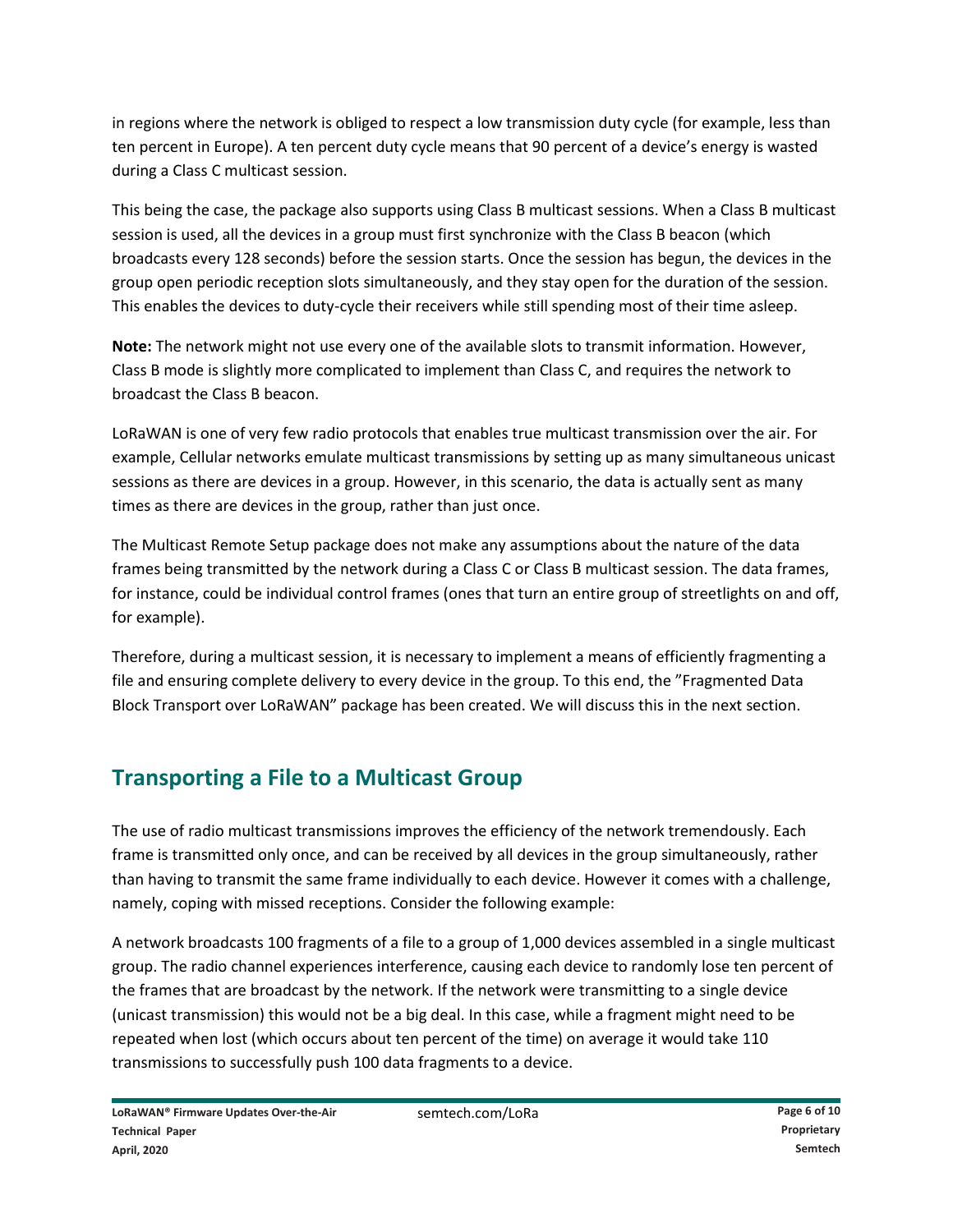However, this is more complicated in a multicast group. The first fragment broadcast by the network, on average, is received by 900 of the 1,000 devices. This means that 100 devices do not receive the first fragment. Therefore, the network transmits it again, this time (on average) ten of the remaining 100 devices will receive it. The network transmits the fragment for a third time, and one device will likely still miss it. So, on average, it takes approximately four transmissions of the same data to ensure that all devices receive the complete fragment. This number only grows if the number of devices in the group or the error rate are increased.

Thus, a different method must be used to guarantee that all devices receive the full file without having to repeat every fragment multiple times.

To overcome this problem, the "Fragmented Data Block Transport" package implements an erasure correction code. The principle behind this approach is this:

- 1. The file to be sent is fragmented into *N* equal-length fragments, such that each fragment can fit in a single LoRaWAN broadcast payload. In the case of our example, *N* = 100 fragments of equal length.
- 2. For those *N* uncoded fragments, the erasure code is used to generate *N* + *M* coded fragments, where (*N* + *M)/N* is the redundancy ratio. That redundancy ratio must be greater than the packet loss rate we want to compensate for, plus a margin. In our example, assuming a typical ten percent packet lost rate, a 20 percent redundancy ratio would be appropriate.
- 3. Those coded fragments are designed in such a way that any subset of *N* coded fragments out of the *(N + M)* generated fragments can be used to rebuild the *N* original file fragments, and therefore ensure transmission of the complete file.

Again, in the case of our example, the Device Management Service would divide the file into 100 fragments and generate 120 coded fragments. Those 120 coded fragments are then broadcast by the network during a Class C or Class B multicast session. Every device listening may lose a different subset of fragments during the session. However, as soon as a device receives at least 100 coded fragments out of the 120 that are broadcast by the network, the device is able to reconstruct the complete file.

Where the repetition method would lead to broadcasting 400 frames, using this coding scheme allows the network to achieve the same success rate while broadcasting only 120 frames.

In addition to the required coding/decoding methods just described, the "Fragmented Data Block Transport" package provides the following functionality:

- Querying the implementation version of the fragmentation package
- Creating a fragmentation session
- Requesting a device or group of devices to provide the status of a fragmentation session
- Deleting a fragmentation session

Prior to sending a file to a device or group of devices, a fragmentation session must be created, providing the device(s) with the details of the file that will be broadcast.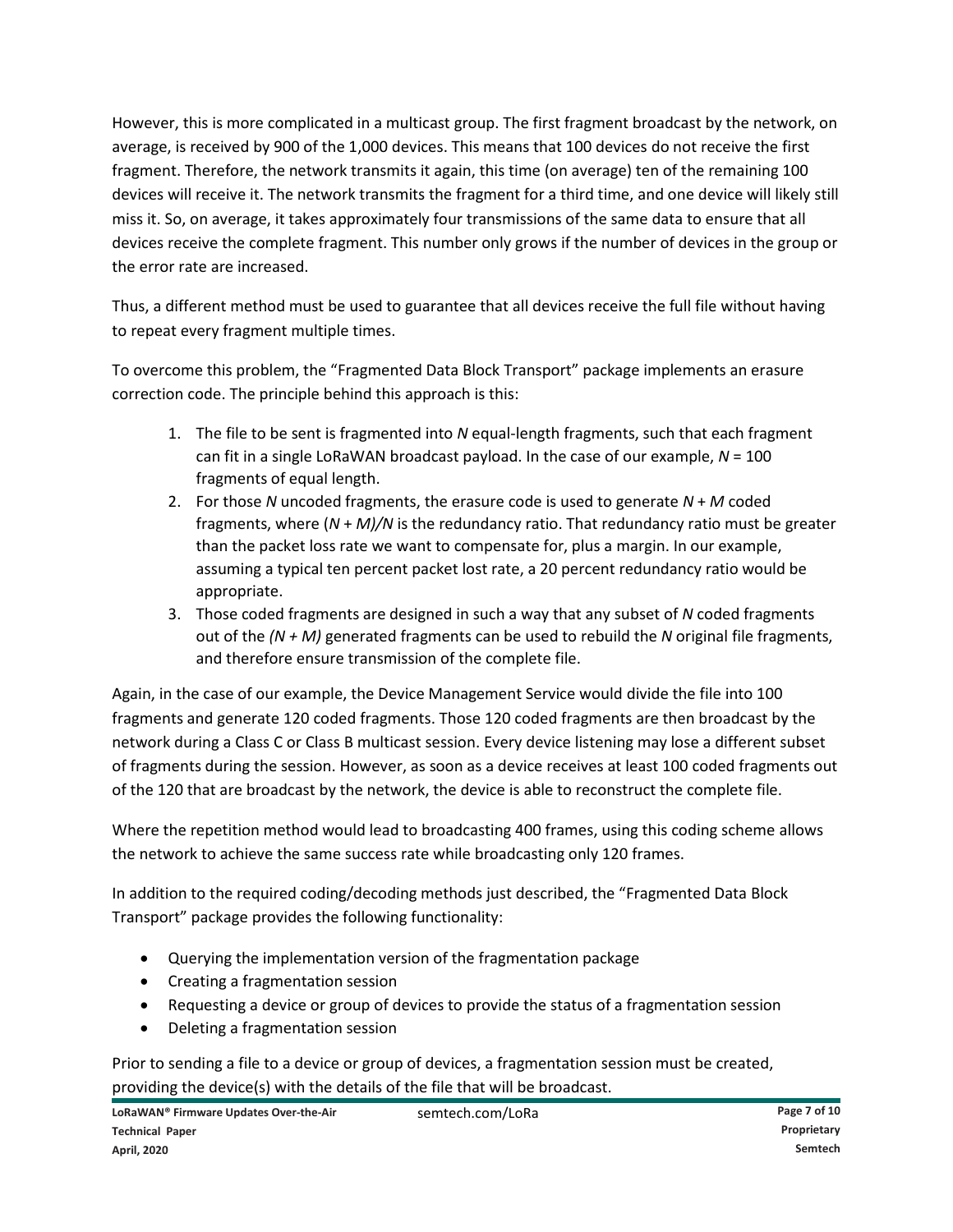The **FragSessionSetupRequest** command is used with the following parameters:

- A fragmentation session ID. A device may have up to four active fragmentation sessions at the same time. This ID is used to differentiate them from one another.
- The fragment size expressed in bytes.
- The number of fragments required to reassemble the file being transported in the given session (ranging from 1 to 65535).
- The number of padding zeroes contained in the last fragment (The zeroes may be required if the file length is not an exact multiple of the fragment length. In this case, the zeroes would be added as padding for the last fragment length).
- A file descriptor. This is a freely-allocated four-byte field. If the file transported is a firmware patch image, this field might—for example—encode the version of the firmware being transported, allowing compatibility verification upon reception by the end device. The encoding of this field is application-specific.

Once the **FragSessionSetupRequest** command has been acknowledged by all devices within the multicast group, the coded fragments can be transmitted.

Although multicast transmissions are more efficient when transmitting the same file to a group of devices, the fragmentation package allows us to send fragments using a unicast downlink as well.

After all coded fragments have been broadcast, the server may query the status of each device using the **FragSessionStatusRequest** command. This command may be sent as either a unicast or multicast frame.

Devices respond to this command with the following information:

- The status of the fragmentation session: File Successfully Reconstructed, or an error code, if the file could not be reassembled
- The total number of fragments received during the fragmentation session
- The number of missing fragments received before the file could be reassembled

Additional coded fragments may be sent to devices that have not yet been able to entirely reassemble the file. Those fragments may be sent as unicast downlinks, or a new multicast session can be created if too many devices have been unable to reassemble the file.

#### **Summary**

In this paper we introduced the "Fragmented Data Block Transport" and "Remote Multicast Setup" application layer packages, and discussed how LoRaWAN provides an efficient and reliable fragmentedfile delivery service. We also explained how using the fragmented-file delivery service can be used to push binary firmware updates over-the-air to large groups of devices. This is achieved by using the LoRaWAN protocol's unique over-the-air multicast capability in conjunction with an efficient fragment coding scheme, which significantly reduces the number of repeated transmissions required.